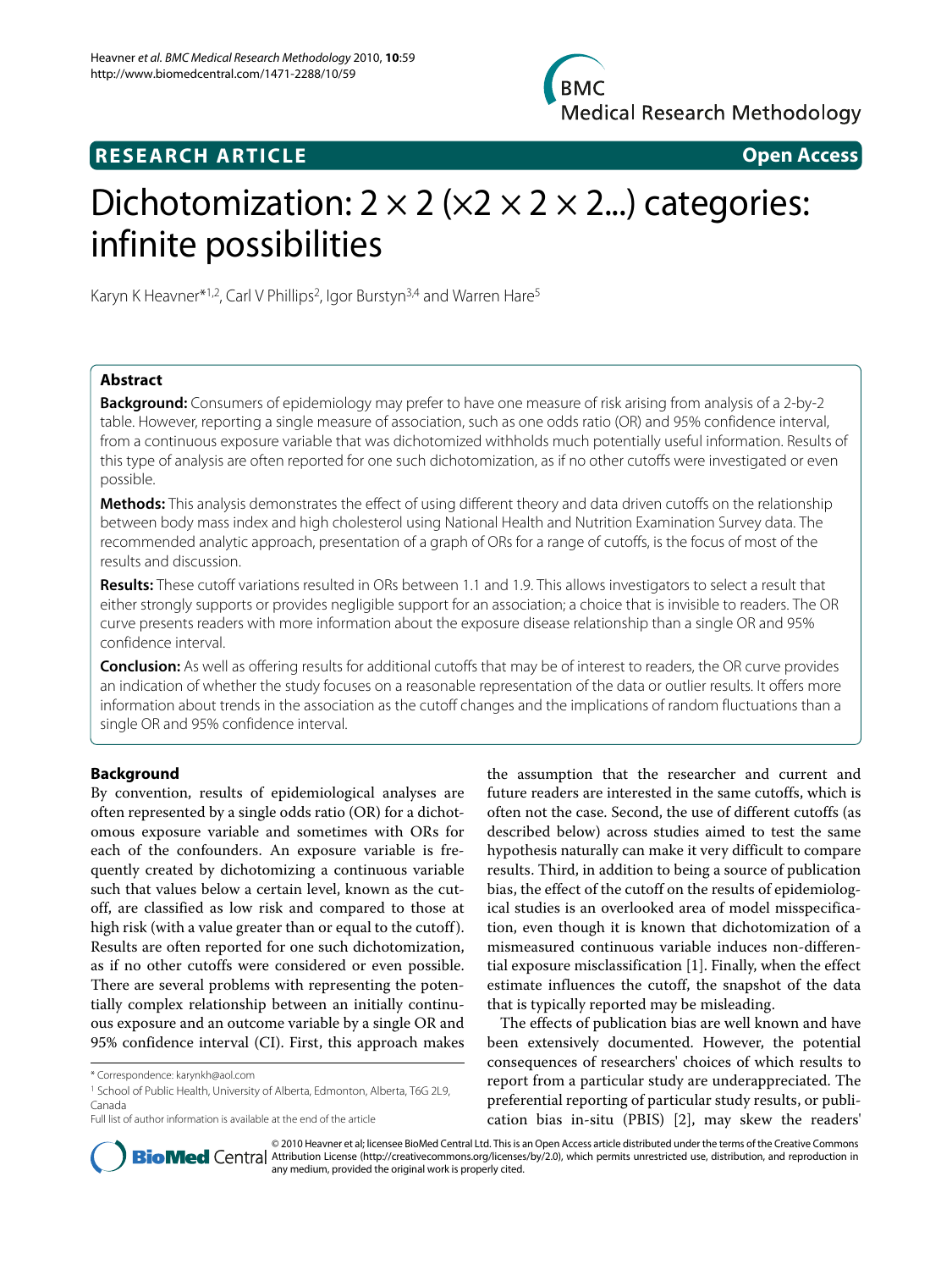understanding of the exposure-outcome relationship and lead to inappropriate public health policies. For example, a reader trying to summarize the literature is forced to not only deal with changing variable definitions, but cannot know whether a series of similar associations in the literature represent studies with fundamentally similar results or merely attempts to find the "same" result by analyzing the data differently. Unbeknownst to readers, a researcher having the choice of several cutoffs for creating dichotomous exposure variables, may be tempted to report only the single cutoff that best illustrates the desired outcome (e.g., the cutoff that results in an OR of 1.25 instead of 1.15) as if no other OR was obtained from the analysis, if there is no overriding reason to reject the selected dichotomization as unreasonable [[3\]](#page-9-2). In contrast to typical publication bias, people interested in a particular topic have to speculate about unpublished effect estimates or other results within a given study instead of searching for whole studies that have not been published. A desired effect estimate may be obtained as a result of chance, model selection and/or varying the eligibility criteria and definitions of the outcome, exposure and covariates. In most cases, consumers of the medical and public health literature do not know if the published cutoffs were based on an a priori hypothesis about a change in the outcome at that cutoff or chosen to obtain an effect estimate that better conforms to the study hypothesis.

We focus on the consequences of selecting different cutoffs for dichotomizing a continuous exposure variable on epidemiological results and reintroduce a simple method that does not force an investigator to choose any particular dichotomization in presenting results. Specifically, we: 1) describe different strategies that are commonly used to select cutoffs for continuous exposure variables; 2) illustrate the potential effects of changing the cutoff on ORs and standard error; and 3) (re)propose a method for summarizing the results of analyses across plausible cutoffs. Our example is meant to be illustrative of a simple point, and not to investigate etiology or even a specific population. The survey sampling design variables (cluster, strata and weight) were not used, and thus the associations should not be interpreted as representing the actual U.S. population-average relationship between body mass index (BMI) and high cholesterol. Also, no attempt was made to analyze causal pathways or correct for confounders, so though we use the conventional terminology of "exposure" and "outcome," we do not mean to suggest that the association is causal.

The recommended analytical approach is not a new concept. In 1991, Wartenberg and Northridge proposed that the OR be plotted as a function of the cutoff as part of an approach to investigate the exposure distribution and its relationship to the outcome [[4\]](#page-9-3). Much of their

approach focused on the use of quartile-quartile (Q-Q) plots, later renamed probability-probability (P-P) plots [[5,](#page-9-4)[6\]](#page-9-5). They cautioned that using the OR curve to select a cutoff is a biased representation of the data and violates the assumptions needed for frequentist hypothesis testing [[3](#page-9-2),[4\]](#page-9-3). Unfortunately, despite this cautionary note, the authors do provide recommendation for choosing a single cutoff using their method. ("... if one must choose a dichotomous cutpoint, or if the data seem consistent with a dichotomous exposure classification, then to be conservative in a public health sense, one should choose the largest odds ratio that is consistent with the observed data and that also provides a relatively stable estimate. Therefore, we recommend choosing the largest odds ratio value within the middle 80-90 percent of the data.") [\[4](#page-9-3)]. Later researchers did indeed use the P-P plots or OR curve to select a cutoff (e.g., [[7,](#page-9-6)[8\]](#page-9-7)).

References to the 1991 article are tracked in Additional file [1.](#page-9-8) The method was useful and the P-P plots (but rarely the OR curve) were used periodically until 1994 when the method was criticized as promoting data driven cutoff selection, namely selection of the cutoff that yields the maximum OR [\[9](#page-9-9)]. Then the method was virtually abandoned, which is why it was not referenced in earlier versions of this work. There were only a few researchers who used Wartenberg and Northridge's method (or if others did so, they did not cite the original article). Most of the references to the 1991 article related to dichotomization in general or cutpoint bias (a type of PBIS in which researchers "Choose a few reasonable values and report results for the one that is most consistent with the investigator's a priori hypothesis.") [[3\]](#page-9-2). We propose the resurrection of the OR curve (but not the more cumbersome and less flexible P-P plots), not as a method to select a cutoff but as a strategy to maximize the amount of information conveyed to readers, and thus the utility of epidemiological publications. This is particularly important at a time when synthesis of knowledge across studies is essential to formulating policy decisions. This is a timely reintroduction into the epidemiological literature as improved computational tools make the method realistic for all researchers from the novice to the veteran and readily searchable online media and post-publication peer review (e.g., including numerous blogs and epiereview.com) make it possible to monitor the use the of this method so that it is not abused again.

## **Methods**

## **Dataset**

To provide an easily-understood and replicable example, we illustrate our point using the relationship between BMI and serum cholesterol in a widely-used public database. Four waves of data (1999-2000, 2001-2002, 2003-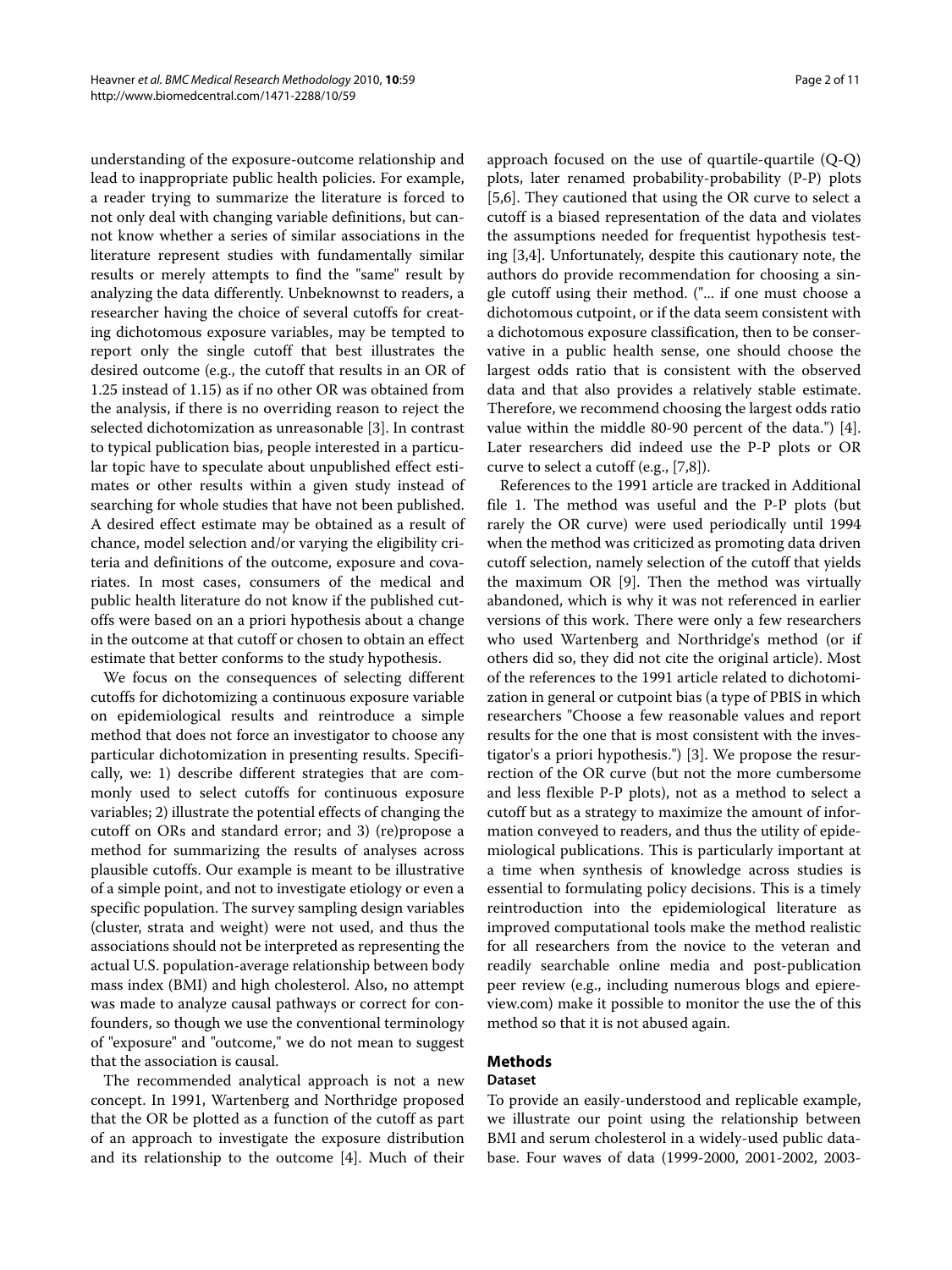2004, and 2005-2006) from the National Health and Nutrition Examination Survey (NHANES) were used for all examples presented here [\[10-](#page-9-10)[13](#page-9-11)]. The sampling frame, enrolment methodology and response rates for this cross-sectional survey are described elsewhere in detail [[10-](#page-9-10)[13](#page-9-11)]. All analyses were conducted using SAS version 9.1 (SAS Institute, Cary, North Carolina). (The SAS code is available upon request.)

The analysis was limited to the 19,340 NHANES participants who were at least 18 years old and who had data on two continuous variables: BMI (exposure) and total serum cholesterol (outcome). The mean age of the sample was 45.9 (standard deviation = 20.1, median 44) and 48.0% were male. BMI and cholesterol were chosen because they are commonly used in epidemiological analyses, standardized (theory driven) cutoffs exist, and there is significant variation in the cutoffs used for BMI in the literature (sometimes between articles reporting analyses of the same dataset [[14\]](#page-9-12)[http://www.tobaccoharmreduc](http://www.tobaccoharmreduction.org/papers/heavner-phillips-heffernan-rodu-jun08.pdf)[tion.org/papers/heavner-phillips-heffernan-rodu-](http://www.tobaccoharmreduction.org/papers/heavner-phillips-heffernan-rodu-jun08.pdf)

[jun08.pdf\)](http://www.tobaccoharmreduction.org/papers/heavner-phillips-heffernan-rodu-jun08.pdf). There have been several studies investigating different BMI cutoffs and there seems to be some recognition that there is not a universally appropriate cutoff [[15-](#page-9-13)[20](#page-9-14)].

BMI was measured in  $\text{kg/m}^2$  and reported in increments of 0.01. To focus on the effect of different exposure dichotomizations, the cutoff for total serum cholesterol was held constant at  $\geq 200$  mg/dl (= case) in this analysis. This corresponds to the cutoff for "desirable" cholesterol level recommended by the CDC [\[21](#page-9-15)-[24\]](#page-10-0). Logistic regression (PROC LOGISTIC) was used throughout the manuscript to calculate the OR and 95% CI for each cutoff.

The effect of dichotomization on the OR

## **Theory driven cutoffs**

Theory driven cutoffs may be chosen based on 1) a known dose-response relationship (i.e., the threshold where biological effects are known or postulated to start); 2) a literature review of cutoffs used in previous studies; or 3) cutoffs proposed by experts, governmental agencies or non-governmental organizations. The BMI categories that are currently recommended by the CDC and World Health Organization are: underweight (<18.5), normal (18.5-24.9), overweight (25.0-29.9) and obese (>=30.0) [[25,](#page-10-1)[26\]](#page-10-2). These categories are a simplification, because there is evidence that the effect of BMI varies by gender, age and race/ethnicity [\[15](#page-9-13)[,27](#page-10-3)[,28](#page-10-4)]. Addressing the debate about the usefulness of these cutoffs is beyond the scope of this study, other than to note that there are many researchers who believe that other cutoffs are useful and might want to see results for them. In addition to the commonly used cutoffs of 25 and 30, those identified in a review by Kuczmarski and Flegal [[15\]](#page-9-13) were included as theory driven cutoffs in the present analysis.

#### **Data driven dichotomizations**

## **Data driven dichotomizations that are independent of the magnitude of the exposure-outcome association**

In addition to the theory driven cutoffs, numerous data driven cutoffs are possible for BMI and other continuous variables. These cutoffs may be based on univariate statistics or on correlations in the data. Cutoffs may be chosen based on the *univariate distribution of the exposure variable*. The x<sup>th</sup> percentile is a common cutoff [\[29](#page-10-5)] but any univariate statistic may be used. For this analysis, the mean, median and 75th percentile were chosen, as these are commonly reported statistics in the literature. A second method is to select the cutoff based on the distribution of the exposure among the cases, typically to obtain *equal numbers of cases in the exposed and unexposed groups* to ensure equal precision in each exposure group (e.g. [[30,](#page-10-6)[31\]](#page-10-7)). For this, the median BMI among the cases was chosen as the cutoff. Third, selecting a cutoff based on a *desired level of precision* was accomplished by calculating the OR and standard error for all cutoffs between the 25th and 75th percentiles of BMI in increments of 0.01. The OR and cutoff corresponding to the minimum standard error were selected. Fourth, a common method to investigate the effect of selecting various cutoffs for a predictive model is to conduct a *sensitivity analysis* and generate a receiver operating characteristic (ROC) curve (sensitivity versus 1-specificity). The area under the curve was calculated for every cutoff between the 25<sup>th</sup> and 75<sup>th</sup> percentiles of BMI in increments of 0.01 and graphed against the cutoff. For this method, the cutoff that maximized the area under this curve was selected as the "best" cutoff. The Youden J statistic (sensitivity + specific - 1) was also calculated for each cutoff [\[32](#page-10-8)].

**Association-driven dichotomization** A particularly problematic form of data-driven dichotomization is selecting a cutoff based on *the size of the desired effect estimate*. This may mean maximizing or minimizing the OR, or selecting the OR that is closest to 1.0 if the desired result is to demonstrate that there is no association between the exposure and outcome or at what level of exposure this is true. Clearly, this can introduce large biases into research and the literature. To illustrate this case, ORs were calculated for every cutoff between the 25th and 75th percentiles of BMI in increments of 0.01. The cutoff with the target OR was then selected.

Recommended analytical approach - distribution of ORs for a plausible range of dichotomizations

In the absence of a strong *a priori* hypothesis, one possible analytical approach is to present cutoff/OR pairs for many cutoffs as proposed by Wartenberg and Northridge [[4\]](#page-9-3). This allows both the researchers and readers to look for possible thresholds of effect and the OR corresponding to the cutoffs that they are interested in. Reporting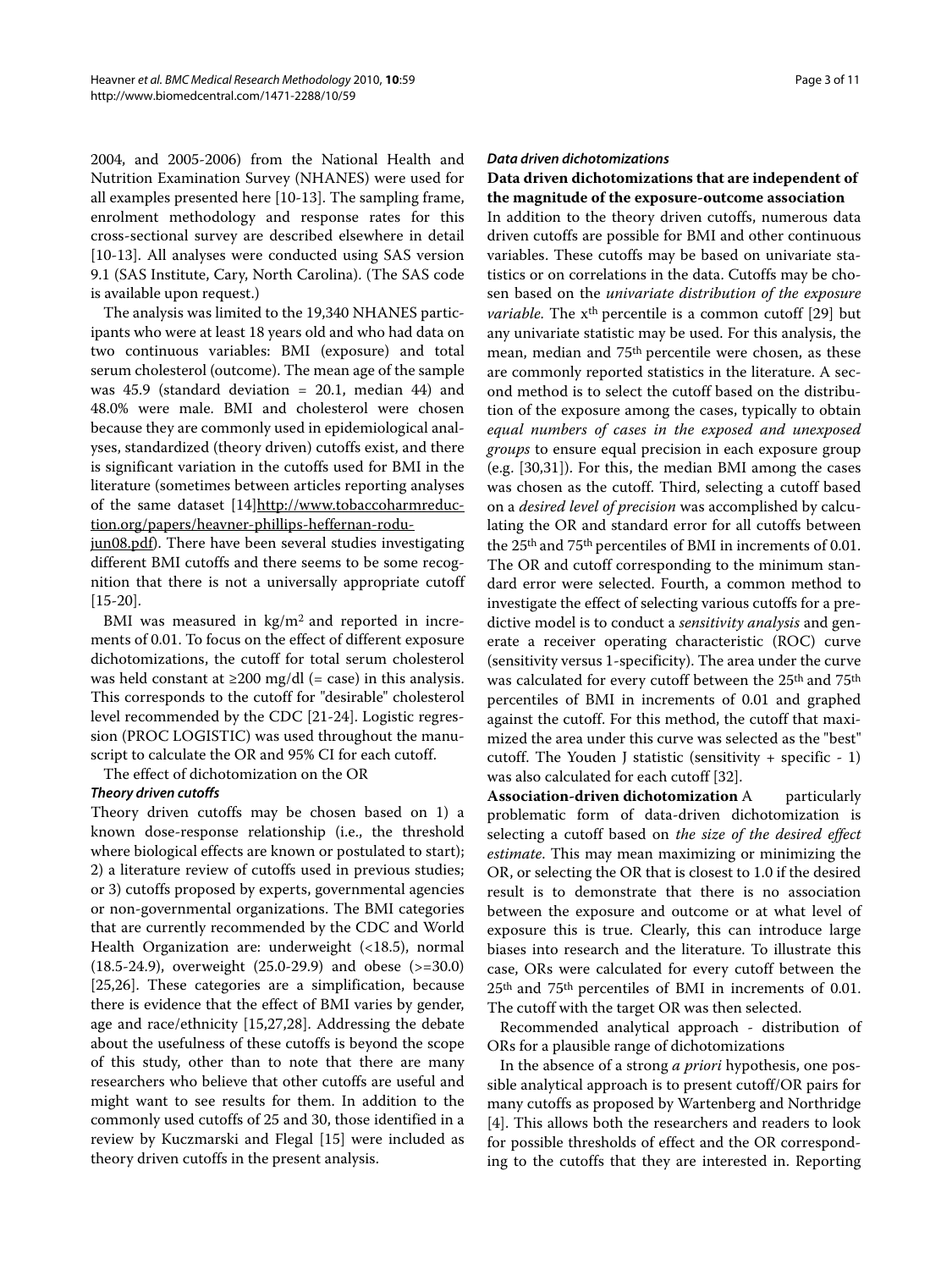the full range of possible cutoffs can be done with a graph of a dense set of discrete cutoffs and the corresponding ORs. This was done for the full range of cutoffs (i.e., all cutoffs from 13.37 (minimum plus 0.01) to 130.20 (maximum minus 0.01) in increments of 0.01). The ORs and 95% CIs were plotted against this full range of cutoffs. Then the graph was limited to cutoffs between the 25<sup>th</sup> and 75th percentiles of BMI in increments of 0.01 to illustrate the curve for a narrower range of cutoffs that includes both the overweight and obese cutoffs recommended by the CDC.

## **Results**

#### **NHANES sample**

Nearly two-thirds (65.9%) of the sample had a BMI of at least 25 (overweight or obese according to the current guidelines [[25,](#page-10-1)[26\]](#page-10-2)) and 46% had a total serum cholesterol level ≥200 mg/dl. The distributions of both BMI and cholesterol were skewed to the right. (The distributions of BMI and total serum cholesterol are illustrated in Additional file [2](#page-9-16).)

The effect of cutoff selection on the OR

## **Theory driven cutoffs**

The ORs obtained using two currently recommended cutoffs and six previously recommended sets of theory driven cutoffs are presented in Table [1](#page-3-0). Current analyses

of these data are likely to use a cutoff of 25 or 30, resulting in ORs of 1.7 and 1.2, respectively. If the contemporary recommendations for BMI cutoffs were used for analyses conducted between 1980 and the present, it would be nearly impossible to make useful comparisons, conduct meta-analyses or observe temporal trends since ORs obtained from different cutoffs would have been reported. The results might be described with similar prose, but they would, in fact, be measures of different exposures.

#### **Data driven dichotomizations**

**Data driven dichotomizations that are independent of the magnitude of the exposure-outcome association** A variety of data driven dichotomizations and corresponding ORs are presented in Table 2. The results obtained using the mean and median as the cutoff are similar to those obtained when the cutoff was chosen on the basis of having equal numbers of exposed and unexposed cases and minimizing the standard error. However, different conclusions about the relationship between having 'high' BMI and having high cholesterol may be reached if the 75th percentile is chosen as the cutoff as this OR is approximately 1, as opposed to the median BMI ( $OR =$ 1.5).

Figures [1](#page-5-0) and [2](#page-6-0) illustrate the ROC curve and graph of the area under the curve by cutoff for BMI cutoffs

|                                                                                         | Cutoff(s)                                                                                  | OR (95% CI)   |
|-----------------------------------------------------------------------------------------|--------------------------------------------------------------------------------------------|---------------|
| <b>Current WHO/CDC recommendations</b>                                                  |                                                                                            |               |
| Overweight <sup>1</sup>                                                                 | 25                                                                                         | 1.7(1.6, 1.8) |
| Obese <sup>1</sup>                                                                      | 30                                                                                         | 1.2(1.2, 1.3) |
| <b>Historical cutoffs</b>                                                               |                                                                                            |               |
| 1980 Dietary Guidelines <sup>2</sup>                                                    | Males: 26, Females: 25                                                                     | 1.7(1.6, 1.8) |
| 1984 Health United States <sup>1</sup>                                                  | Males: 28, Females: 35                                                                     | 1.2(1.1, 1.2) |
| 1985 NIH Consensus Development Panel, 1985 Health United<br>States, Health People 20001 | Males: 27.8,<br>Females: 27.3                                                              | 1.5(1.4, 1.5) |
| 1985 Dietary Guidelines, 1995 Dietary Guidelines <sup>2</sup>                           | 25                                                                                         | 1.7(1.6, 1.8) |
| 1989 Committee on Diet and Health <sup>2, 3</sup>                                       | Age specific (years): 19-24: 24, 25-34: 25,<br>35-44: 26, 45-54: 27,<br>55-65: 28, >65: 29 | 1.2(1.1, 1.3) |
| 1990 Dietary Guidelines <sup>1, 3</sup>                                                 | Age specific (years): 19-34: 25, >=35: 27                                                  | 1.3(1.2, 1.4) |

#### <span id="page-3-0"></span>**Table 1: Theory driven dichotomization**

1 Comparing those with a value ≥ the cutoff to those with a value < the cutoff.

<sup>2</sup> Comparing those with a value > the cutoff to those with a value  $\leq$  the cutoff.

3 Excluded 1046 18 year olds.

ORs measured the association between BMI and high cholesterol (>=200 mg/dl) and were obtained from logistic regression.

(Historical cutoffs based on a review by Kuczmarski RJ, Flegal KM. Criteria for definition of overweight in transition: background and recommendations for the United States. Am J Clin Nutr. 2000;72(5):1074-81.)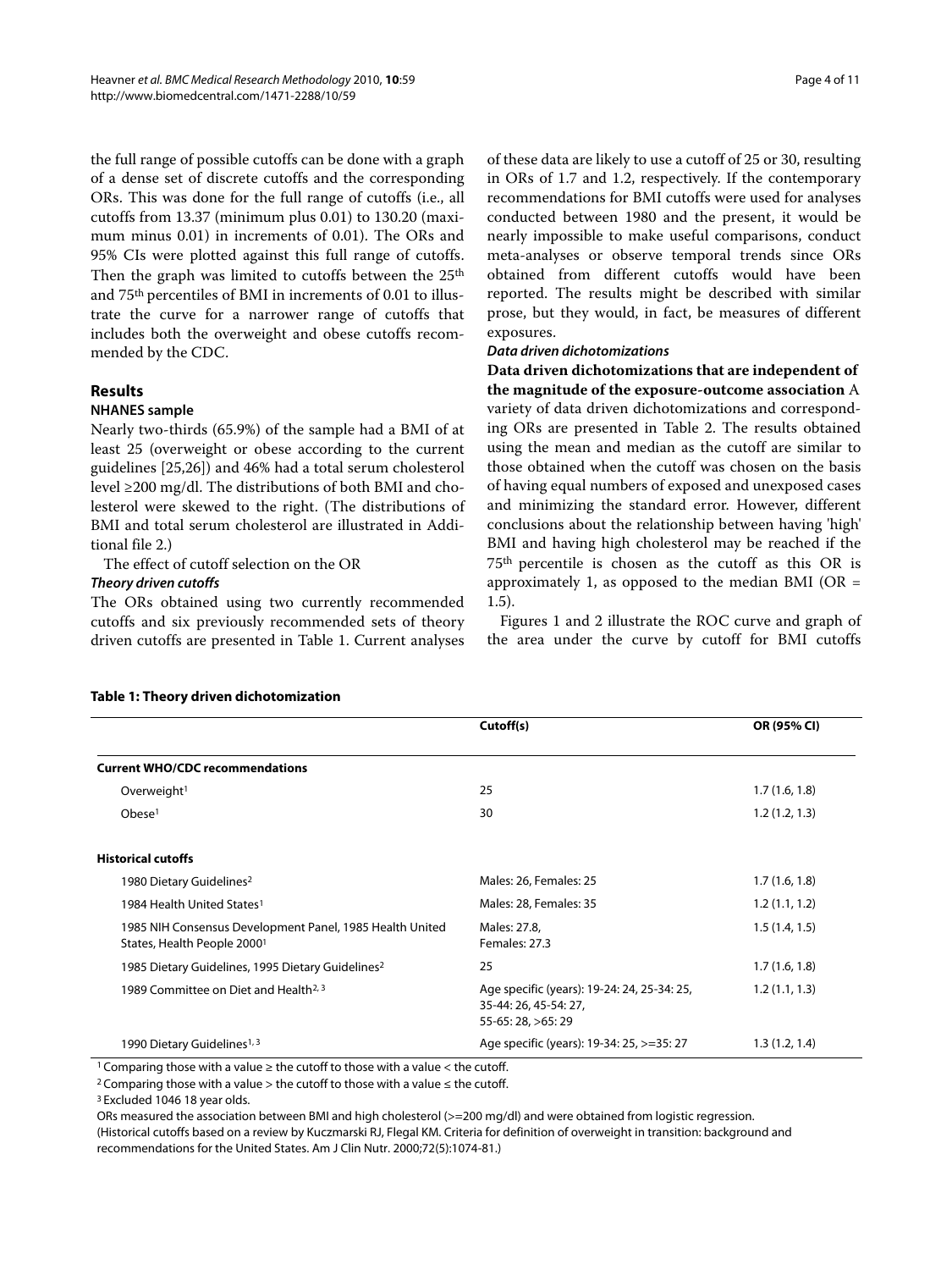#### <span id="page-4-0"></span>**Table 2: Data-driven dichotomization1**

|                                                                                   | Cutoff      | OR (95% CI)   |
|-----------------------------------------------------------------------------------|-------------|---------------|
| Data-driven dichotomization that is not based on the exposure/outcome association |             |               |
| Determined by the distribution of exposure variable                               |             |               |
| Mean BMI                                                                          | 28.16       | 1.4(1.3, 1.5) |
| <b>Median BMI</b>                                                                 | 27.13       | 1.5(1.4, 1.6) |
| 75th percentile for BMI                                                           | 31.40       | 1.1(1.1, 1.2) |
|                                                                                   |             |               |
| Determined by the distribution of outcome variable                                |             |               |
| Equal numbers of exposed and unexposed cases                                      | 27.84       | 1.4(1.4, 1.5) |
| Effect of a desired precision <sup>2</sup>                                        |             |               |
| Minimizing the standard error                                                     | 27.19       | 1.5(1.4, 1.6) |
| Maximizing the area under the curve <sup>2</sup>                                  | $25.55^{3}$ | 1.7(1.6, 1.8) |
| Association-driven dichotomization                                                |             |               |
| Effect of a desired size <sup>2</sup>                                             |             |               |
|                                                                                   |             |               |
| Maximizing the OR                                                                 | 23.79       | 1.9(1.8, 2.0) |
| Minimizing the OR                                                                 | 31.38       | 1.1(1.1, 1.2) |
| OR closest to 1.0                                                                 | 31.38       | 1.1(1.1, 1.2) |

1 Comparing those with a value ≥ the cutoff to those with a value < the cutoff. ORs measuring the association between BMI and high cholesterol (≥200 mg/dl) were obtained from logistic regression.

2 Varying the BMI cutoff from the 25th (23.75) and 75th (31.40) percentiles in increments of 0.01.

<sup>3</sup> 25.55 is also the cutoff with the maximum Youden's J statistic.

between the 25th and 75th percentiles. There is little difference in the area under the curve for cutoffs between 24 and 26 (with corresponding ORs varying from 1.8 to 1.6). The area under the curve decreases for cutoffs greater than 26. The area under the curve is greatest when the cutoff is 25.55, which would likely be the cutoff chosen based on this sensitivity analysis. (25.55 is also the cutoff that maximizes the Youden J statistic.) The cutoffs selected based on these four methods will likely be different for each dataset, making the results of studies that use these four dichotomization strategies difficult to compare.

**Association-driven dichotomization** Presentation of only one OR/cutoff pair using one of the preceding methods throws away the majority of OR/cutoff pairs which are potentially informative, but does not necessarily generated a biased measure of association. But the cutoff can

also be chosen based on the association. In this example, cutoffs selected between the 25th and 75th percentiles of BMI to maximize or minimize the OR resulted in ORs of approximately 1.9 or 1.1, respectively, which could have different implications if presented in isolation. It is apparent that the data support a wide range of ORs with approximately equal precision, enabling the investigator to select an exposure definition to obtain a simplistic interpretation of the data in such a way that it either strongly supports an association with high cholesterol or provides negligible support for the association. PBIS would result if researchers investigate such a range of cutoffs but only report one cutoff/OR pair based on their preferred association.

Recommended analytical approach

The theory driven methods and data driven methods that are not based on the desired association illustrate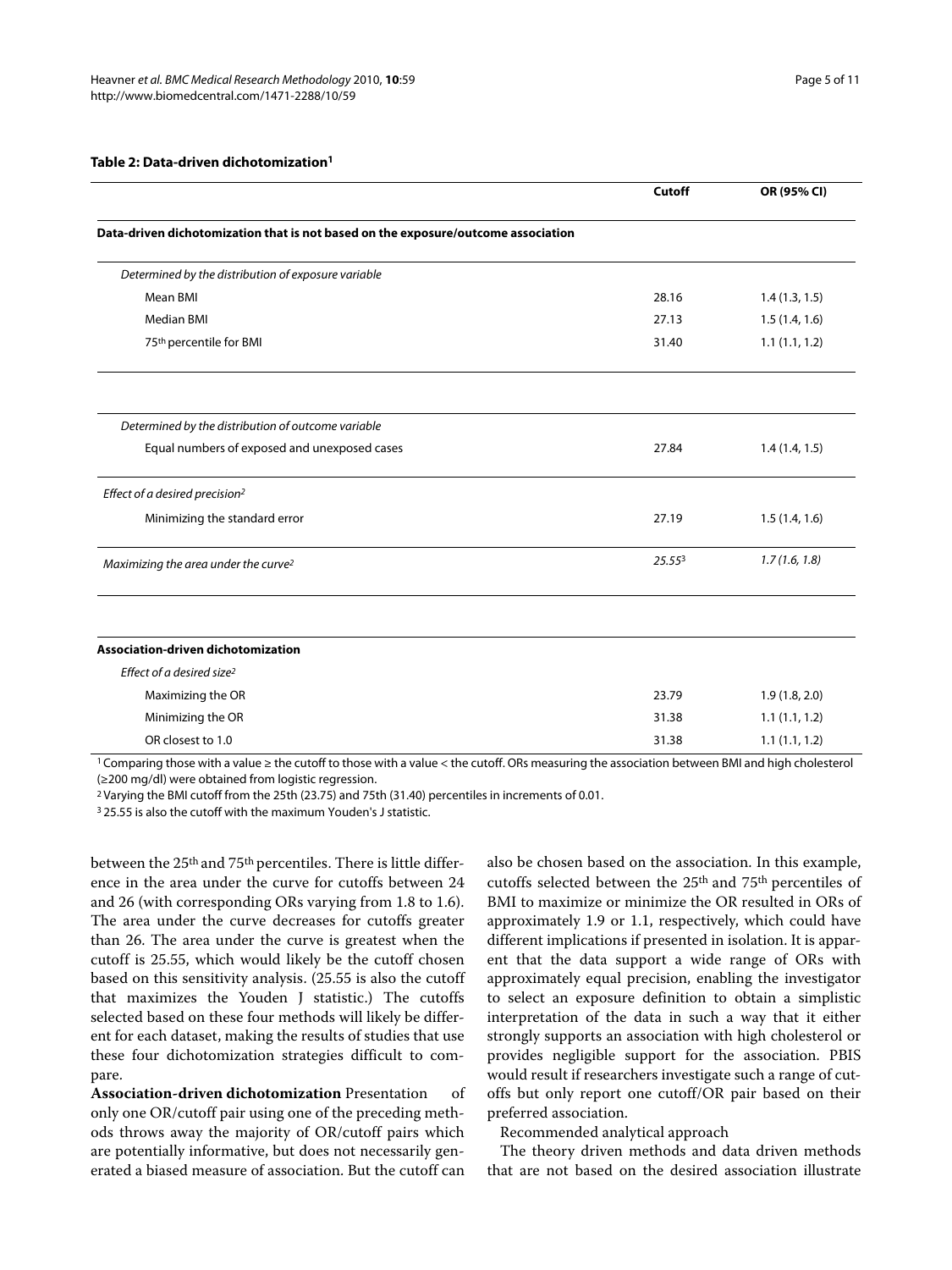Heavner et al. BMC Medical Research Methodology 2010, **10**:59 http://www.biomedcentral.com/1471-2288/10/59

<span id="page-5-0"></span>

that there are numerous legitimate choices for dichotomization of a continuous variable. The choices motivated by the resulting association illustrate that it is easy to bias results with arguably legitimate methods using defensible cutoffs (i.e., cutoffs that would be legitimate if they were chosen for a reason other than data mining) [[4\]](#page-9-3). A partial solution would be to report results for many candidate cutoffs, like in Tables [1](#page-3-0) and [2](#page-4-0). Wartenberg and Northridge's proposed alternative that is more complete and no more difficult to implement is illustrated in Figure [3.](#page-7-0) This graph gives the reader the OR corresponding to the cutoff that he/she is interested in and does not make the assumption that the researcher and all readers are interested in the same cutoff. It may also give readers information about possible thresholds and the stability of the OR across a range of cutoffs and may facilitate future meta-analyses by providing the ORs for a variety of cutoffs that may have been used in other studies. The approach does not make any assumptions about the shape of the association between a continuous exposure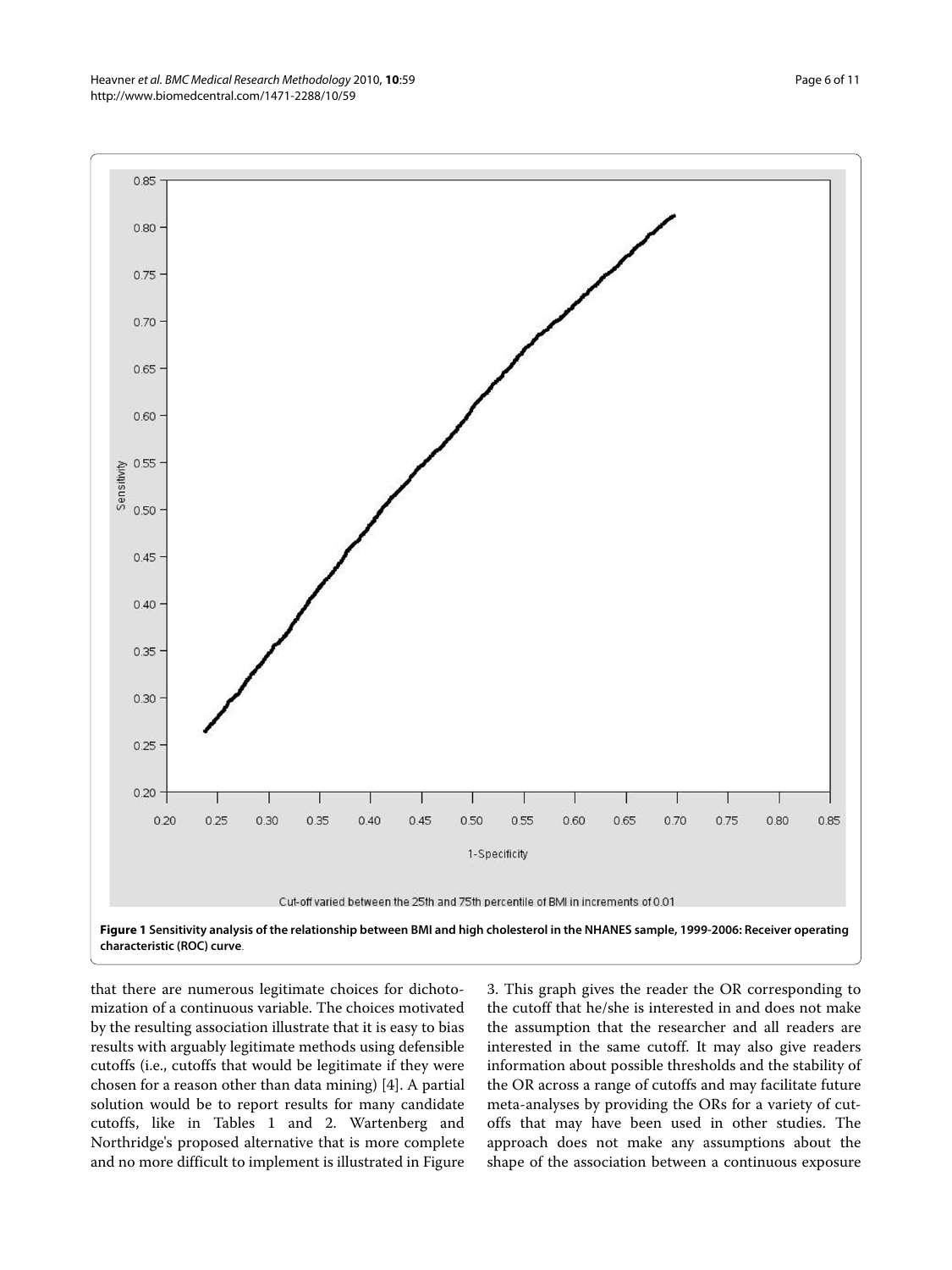<span id="page-6-0"></span>

and dichotomous outcome. The potential implications of the shape of the OR curve are worthy of further investigation but are beyond the scope of the present analysis.

The value of this graph is immediately obvious even in this simple example. The "OR curve" is very unstable for cutoffs less than 20 or greater than about 55, where variation in the ORs between two consecutive cutoffs and the standard error were the greatest. In the tails, shifting a few individuals between the exposed and unexposed groups as the cutoff varies slightly results in a dramatic change in the OR. Reporting only results based on the tails, or similarly, drawing conclusions from a single study based on cutoffs in the tails would be inappropriate due to the instability in the ORs. However, those cutoffs might be of interest for some purposes, so reporting the full range avoids both over-emphasizing an unstable result and merely throwing away potentially useful information. The 95% CIs were each calculated as if they were based on an a priori hypothesis (no adjustments were made for multiple comparisons) so these should only be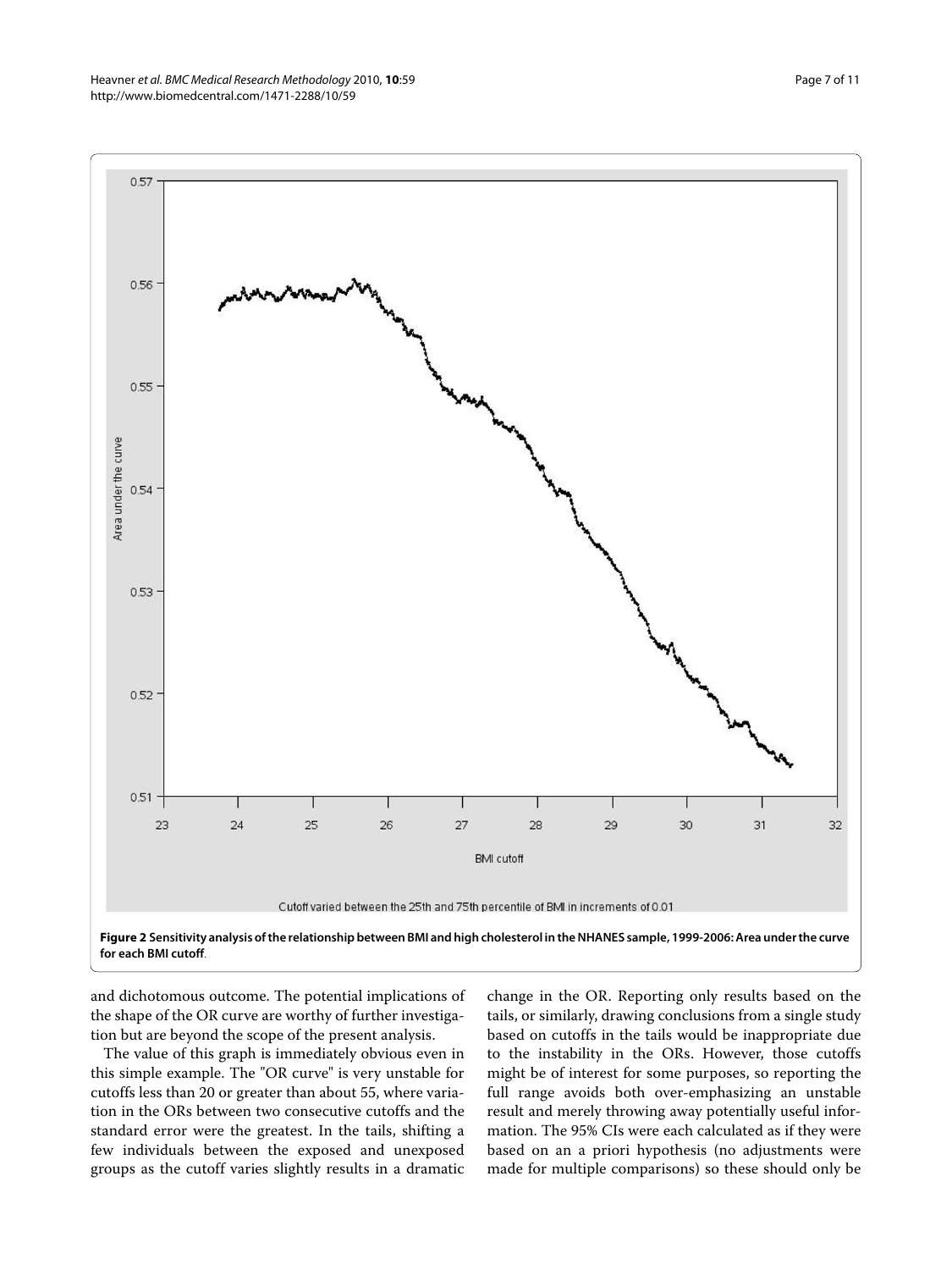<span id="page-7-0"></span>

used by researchers investigating a specific hypothesis about the exposure at a discrete cutoff.

A representation of the OR curve that excludes the unstable tails is presented in Figure [4](#page-8-0). This figure limits the ORs to those obtained from cutoffs between the 25th and 75th percentiles of BMI. The OR decreases from 1.9 to 1.1 as the cutoff increases within this range, consistent with the ROC curve. In other words, as the cutoff increases, the reference (lower BMI) group contains more people who have high cholesterol. Ideally the entire OR curve would be presented but researchers must weigh the additional information gained against the imprecise estimates and potentially more complex regression analysis (e.g., need for additional iterations or non-logistic models) in the tails of the exposure cutoff distribution.

#### **Discussion**

If it is determined that dichotomization is the optimal or desirable variable conceptualization, there are alternatives to presenting the OR derived from a single theory or data driven cutoff. Wartenberg and Northridge's method is easily achievable using modern software, and provides a more comprehensive picture of the exposure-outcome relationship in a dataset. It offers more information about both trends in the association as the cutoff changes and the implications of random fluctuations. The present illustration demonstrates this for the relatively simple case of changing an exposure variable cutoff as well as the feasibility of presenting a more complete representation of the exposure-outcome relationship.

It has been argued that if cutoffs are not should be chosen based on an a priori hypothesis or the variable should be analyzed as a continuous variable [\[9](#page-9-9)]. However, in practice it is not unusual for researchers to analyze data using multiple cutoffs and report the result that conforms to their hypothesis [\[3](#page-9-2)]. Presenting the OR curve is a more transparent and method and does not preclude researchers from focusing the discussion a specific cutoff.

A comprehensive comparison of the advantages and disadvantages of dichotomization is beyond the scope of this paper and has been debated in detail elsewhere. Dichotomization has been proposed as a method to guard against misspecification of the disease model, but even in this application it does not appear to be a universally advantageous solution [\[33](#page-10-9)[,34](#page-10-10)]. One of the benefits of dichotomization is that the methods and results are often more understandable and inherently useful to the average researcher and consumer of epidemiology, including clinicians, than is the reporting of continuous functions (including splines (e.g. [\[35](#page-10-11)]), polynomial regression, and other methods used to fit a curve to an outcome as a function of a continuous independent variable). Dichoto-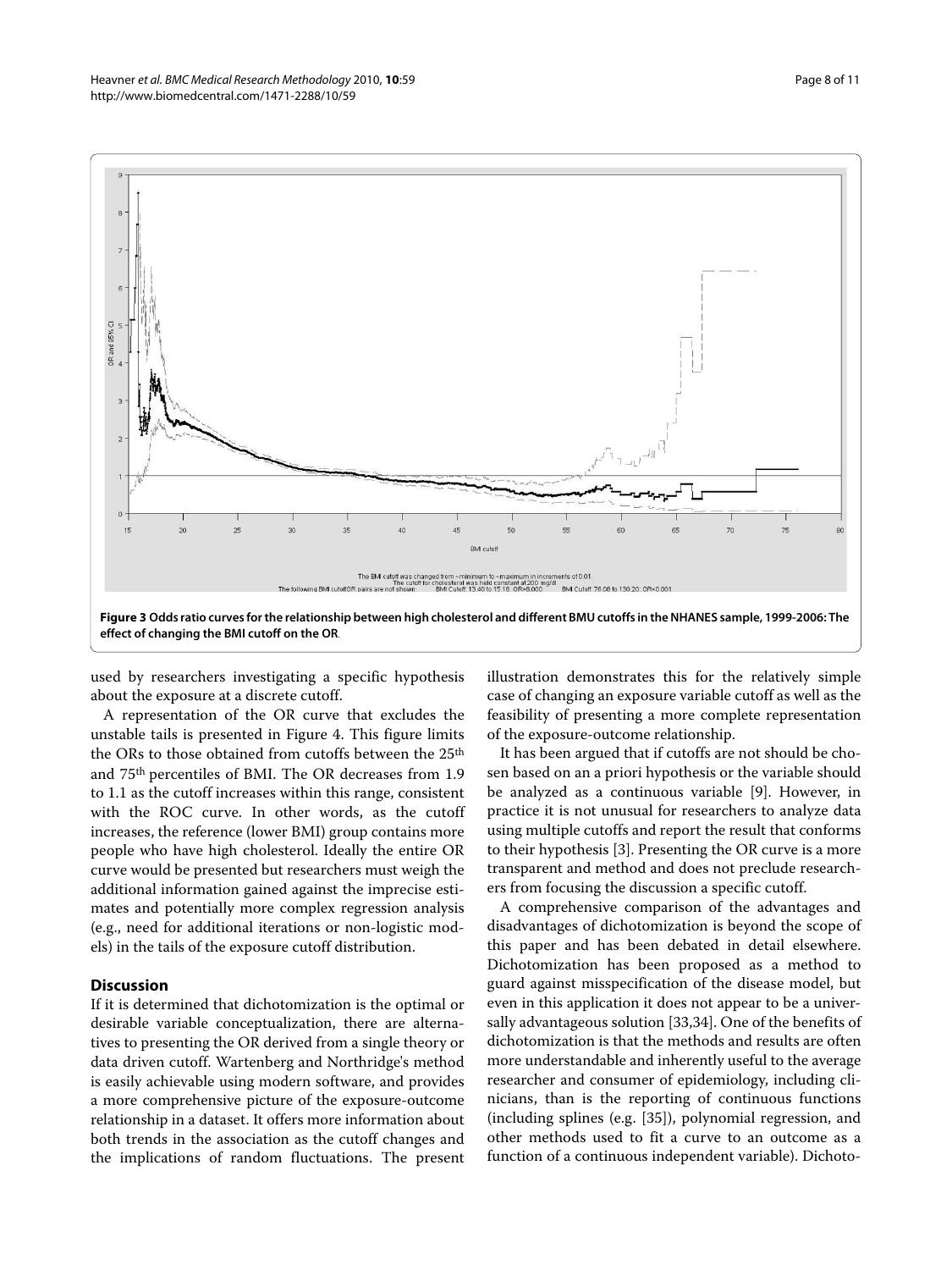<span id="page-8-0"></span>

mization can usefully summarize the effect of an exposure, particularly when supplemented with other analytic strategies [[34](#page-10-10)]. We propose the presentation of OR curves as one such analytic strategy.

This method is fairly simple and flexible. It can be used for either categorical or continuous outcomes, unlike the P-P plots. Similar, albeit more complex, methods may also be used if it is important or desirable to use a polychotomous exposure variable or convert continuous covariates or outcomes to categorical variables. It would be more difficult to comprehensively report the interaction of changing cutoffs for several variables, though a third axis or multiple OR curves may be presented. It is important to realize that while this strategy solves some problems, it does not address other problems from categorizing continuous variables, such as non-differential misclassification in the imputed categorical variables due to measurement error in the continuous variable [[1\]](#page-9-0). This is an analysis of the available data, not the subjects' true BMI and cholesterol values so measurement error was not taken into account.

A common exposure variable, like BMI, which generates high interest and numerous plausible cutoffs, emphasizes how much useful information is lost when a single cutoff is presented. For less-studied variables and idiosyncratic studies the greater importance of reporting

all possible cutoffs might be able to reduce bias. Running multiple models and presenting only one exposure cutoff and the corresponding OR, as if no other models were considered, may introduce bias to reported study results [[3\]](#page-9-2). The desire to obtain a parsimonious result that reduces the representation of complex social and biological relationships to a single number may have resulted in the preferential publication of ORs on one side of the OR curve.

The dataset used in this work is an unusually large sample for an epidemiological study, so the variation is almost entirely due to true differences in the association when different cutoffs are used, rather than random error. Cutoffs between the 25th and 75th percentile were focused on to illustrate the variation in ORs that is possible from a relatively narrow range of cutoffs in the middle of the range of exposure values. In the middle of the OR curve, there were only slight changes in the OR between cutoffs. The OR curve for a small sample is likely more similar to the tails of the presented OR curve, where moving a few subjects from one category to another strongly affects the association and the same OR may be obtained from disparate cutoffs. In that case, the potential for bias is greater as the associations are less stable and random variation may produce an outlier OR for a narrow range of cutoffs.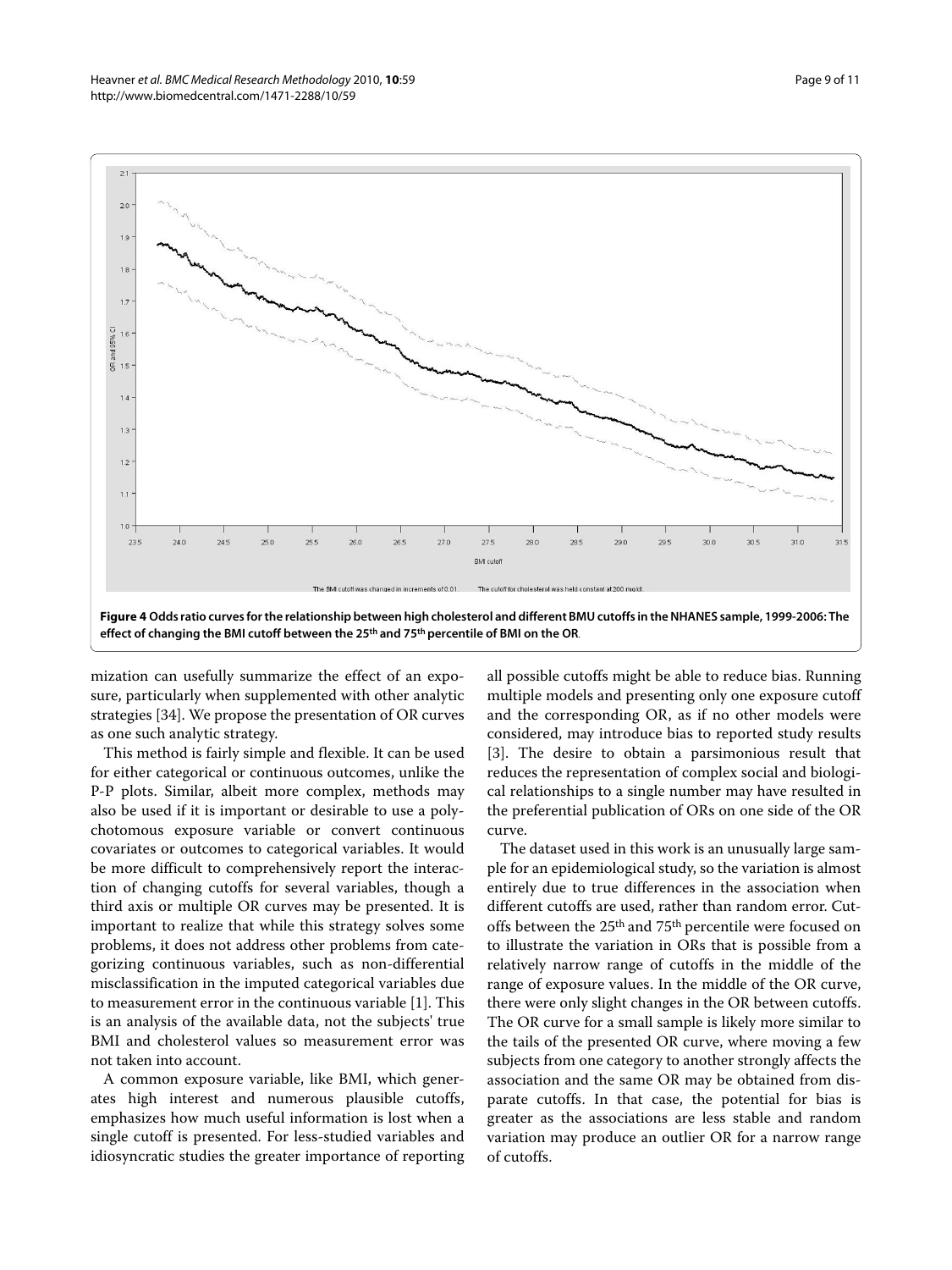## **Conclusion**

The influence of cutoff selection is invisible to the reader and may be a mystery to the researcher if cutoff selection is not discussed and only the results obtained from a single cutoff are presented. Presenting only one preferred cutoff/OR pair when multiple such pairs were investigated results in a large amount of potentially useful knowledge being discarded and exchanges unbiased random error for non-random error. Frequentist test statistics are typically reported, but they are no longer meaningful since the error is no longer random [[36\]](#page-10-12). This is rarely acknowledged by researchers and few readers are aware of the problem or the resulting pattern of bias. The post-publication solution would be to make data available for reanalysis so that other researchers can run models using their own choices of cutoffs and other modeling decisions. Until such transparency of data and results is the standard of practice, reporting the full range of possible ORs offers a partial solution and may help reverse the prevalent myth and belief that there is a "right answer," or "correct OR" that can be derived from a single study.

#### **Additional material**

<span id="page-9-8"></span>**[Additional file 1](http://www.biomedcentral.com/content/supplementary/1471-2288-10-59-S1.JPEG) Appendix 1**. Studies that referenced the 1991 Wartenberg and Northridge study.

<span id="page-9-16"></span>**[Additional file 2](http://www.biomedcentral.com/content/supplementary/1471-2288-10-59-S2.JPEG) Appendix 2**. BMI and total serum cholesterol in the NHANES sample, 1999-2006 (n = 19,340).

#### **Abbreviations**

CI: confidence interval; NHANES: National Health and Nutrition Examination Survey; OR: odds ratio, PBIS: publication bias in-situ.

#### **Competing interests**

At the time that this research was conducted, Drs. Heavner and Phillips were funded by an unrestricted grant to the University of Alberta, School of Public Health, from U.S. Smokeless Tobacco Company. Dr. Burstyn is funded by a Population Health Investigator salary award from the Alberta Heritage Foundation for Medical Research. This research was investigator initiated and the funders played no role in it. Dr. Phillips has built much of his career on questions of how epidemiologic research results are misleading as currently reported, and in particular has openly argued that the biggest such problem is publication bias in situ (PBIS), though there is limited agreement on this point. Thus, he has the incentive to produce analyses that demonstrate the potential implications of PBIS.

#### **Authors' contributions**

The study was initiated by CVP and all the authors contributed to generating the methods. KH conducted the data analysis. All authors contributed to writing the manuscript and have read and approved the final manuscript.

#### **Author Details**

1School of Public Health, University of Alberta, Edmonton, Alberta, T6G 2L9, Canada, 2TobaccoHarmReduction.org, Saint Paul, MN, 55104, USA, 3Department of Environmental and Occupational Health, Drexel University School of Public Health, Philadelphia, Pennsylvania, 19102, USA, 4Department of Medicine, Faculty of Medicine and Dentistry, University of Alberta, Edmonton, Alberta, T6G 1K4, Canada and 5Department of Math, Statistics, and Physics, University of British Columbia, Okanagan, Kelowna, British Columbia, V1V1V7, Canada

#### Received: 24 November 2009 Accepted: 23 June 2010 Published: 23 June 2010

#### **References**

- <span id="page-9-0"></span>Gustafson P: Measurement Error and Misclassification in Statistics and Epidemiology: Impacts and Bayesian Adjustments New York City: Chapman & Hall CRC; 2004.
- <span id="page-9-1"></span>2. Phillips CV: Publication bias in situ**.** BMC Med Res Methodol 2004, 4:20.
- <span id="page-9-2"></span>3. Wartenberg D, Northridge M: Wartenberg and Northridge reply**.** Am J Epidemiol 1994, 139:443-444.
- <span id="page-9-3"></span>4. Wartenberg D, Northridge M: Defining exposure in case-control studies: a new approach**.** Am J Epidemiol 1991, 133:1058-1071.
- <span id="page-9-4"></span>5. Zeger SL: Re: "Defining exposure in case-control studies: a new approach"**.** Am J Epidemiol 1992, 136:1294.
- <span id="page-9-5"></span>6. Wartenberg D, Northridge M: The authors reply**.** Am J Epidemiol 1992, 136:1294.
- <span id="page-9-6"></span>7. Arfken CL, Lach HW, Birge SJ, Miller JP: The prevalence and correlates of fear of falling in elderly persons living in the community**.** Am J Public Health 1994, 84:565-570.
- <span id="page-9-7"></span>Schulgen G, Lausen B, Olsen JH, Schumacher M: Outcome-oriented cutpoints in analysis of quantitative exposures**.** Am J Epidemiol 1994, 140:172-184.
- <span id="page-9-9"></span>9. Altman DG: Problems in dichotomizing continuous variables**.** Am J Epidemiol 1994, 139:442-445.
- <span id="page-9-10"></span>10. CDC (NCHS): National Health and Nutrition Examination Survey Data (1999-2000)**.** Hyattsville, MD, U.S. Department of Health and Human Services, Centers for Disease Control and Prevention; 1999. 10-2-2008
- 11. CDC (NCHS): National Health and Nutrition Examination Survey Data (2001-2002)**.** Hyattsville, MD, U.S. Department of Health and Human Services, Centers for Disease Control and Prevention; 2001. 10-2-2008
- 12. CDC (NCHS): National Health and Nutrition Examination Survey Data (2003-2004)**.** Hyattsville, MD, U.S. Department of Health and Human Services, Centers for Disease Control and Prevention; 2003. 10-2-2008
- <span id="page-9-11"></span>13. CDC (NCHS): National Health and Nutrition Examination Survey Data (2005-2006)**.** Hyattsville, MD, U.S. Department of Health and Human Services, Centers for Disease Control and Prevention; 2005. 10-2-2008
- <span id="page-9-12"></span>14. Heavner K, Heffernan C, Phillips CV, Rodu B: Methodologic and Ethical Failures in Epidemiologic Research, as Illustrated by Research Relating to Tobacco Harm Reduction (THR)**.** Am J Epidemiol 2008, 167(Suppl):S115.
- <span id="page-9-13"></span>15. Kuczmarski RJ, Flegal KM: Criteria for definition of overweight in transition: background and recommendations for the United States**[.](http://www.ncbi.nlm.nih.gov/entrez/query.fcgi?cmd=Retrieve&db=PubMed&dopt=Abstract&list_uids=11063431)** Am J Clin Nutr 2000, **72:**1074-1081.
- 16. Pelletier D: Theoretical considerations related to cutoff points**.** Food Nutr Bull 2006, 27:S224-S236.
- 17. Sanchez-Castillo CP, Velazquez-Monroy O, Berber A, Lara-Esqueda A, Tapia-Conyer R, James WP: Anthropometric cutoff points for predicting chronic diseases in the Mexican National Health Survey 2000**.** Obes Res 2003, 11:442-451.
- 18. Nguyen TT, Adair LS, He K, Popkin BM: Optimal cutoff values for overweight: using body mass index to predict incidence of hypertension in 18- to 65-year-old Chinese adults**.** J Nutr 2008, 138:1377-1382.
- 19. Lin WY, Lee LT, Chen CY, Lo H, Hsia HH, Liu IL, et al.: Optimal cut-off values for obesity: using simple anthropometric indices to predict cardiovascular risk factors in Taiwan**.** Int J Obes Relat Metab Disord 2002, 26:1232-1238.
- <span id="page-9-14"></span>20. Klotsche J, Ferger D, Pieper L, Rehm J, Wittchen HU: oA novel nonparametric approach for estimating cut-offs in continuous risk indicators with application to diabetes epidemiology**.** BMC Med Res Methodol 2009, 9:63.
- <span id="page-9-15"></span>21. CDC (NCHS): National Health and Nutrition Examination Laboratory Procedure Manual: Lab 18 Biochemistry Profile (1999-2000)**.** Hyattsville, MD, U.S. Department of Health and Human Services, Centers for Disease Control and Prevention; 1999. 12-12-2008
- 22. CDC (NCHS): National Health and Nutrition Examination Laboratory Procedure Manual: Lab 18 Biochemistry Profile (2001-2002)**.** Hyattsville, MD, U.S. Department of Health and Human Services, Centers for Disease Control and Prevention; 2001. 12-12-2008
- 23. CDC (NCHS): National Health and Nutrition Examination Laboratory Procedure Manual: Lab 13 Total Cholesterol, HDL-Cholesterol, Triglycerides, and LDL-Cholesterol (2003-2004)**.** Hyattsville, MD, U.S. Department of Health and Human Services, Centers for Disease Control and Prevention; 2003. 12-12-2008